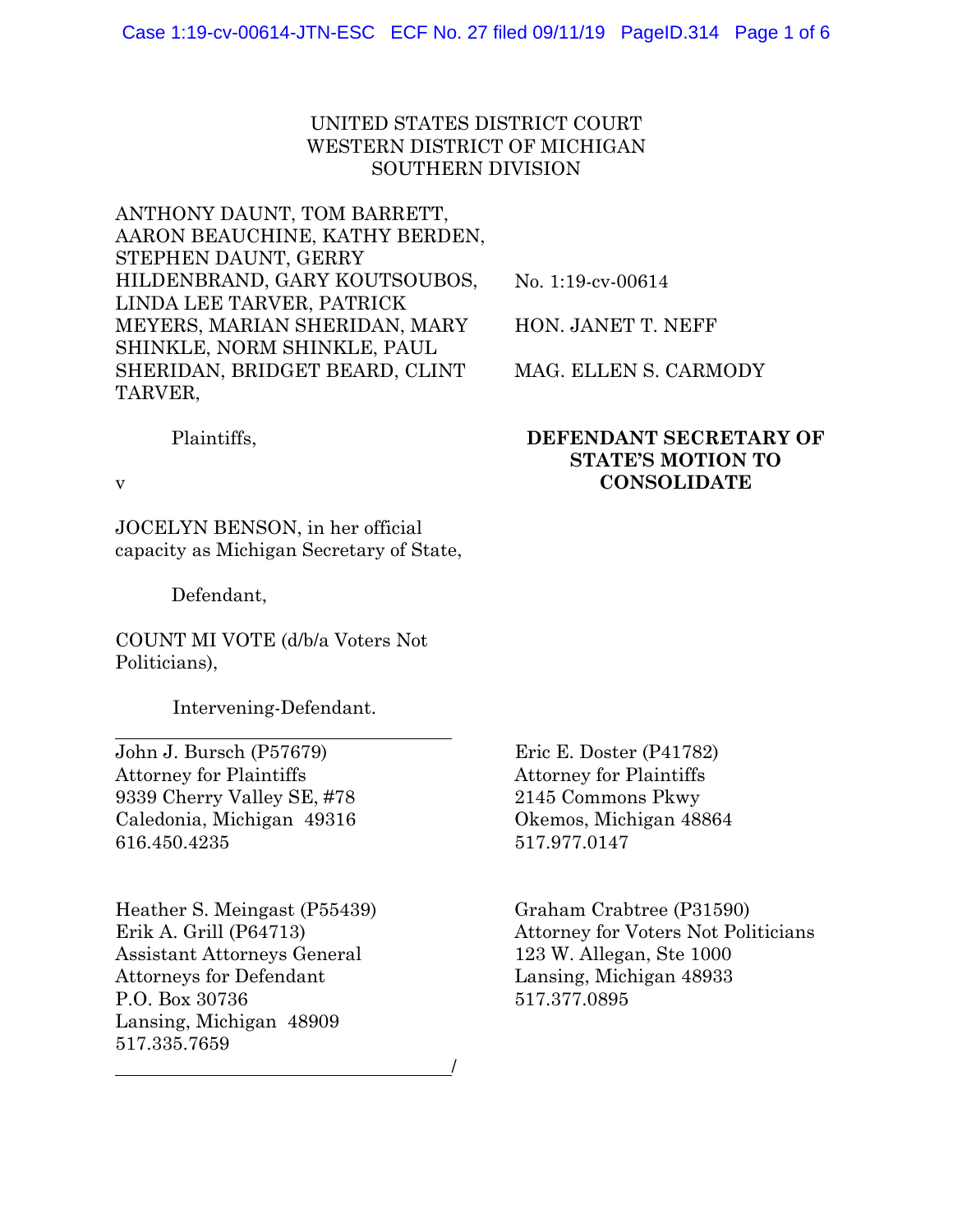#### **DEFENDANT SECRETARY OF STATE'S MOTION TO CONSOLIDATE**

Defendant Secretary of State Jocelyn Benson asks this Court to consolidate a later-filed companion case, *Michigan Republican Party, et al v. Benson*, Case No. 19- 00669, with the instant case pursuant to Fed. R. Civ. P. 42. Defendant states in support:

1. The instant case challenges the constitutionality of amendments to article 4, § 6 of the Michigan Constitution of 1963, which require the reestablishment of a commission to perform redistricting in Michigan.

2. Plaintiffs are fifteen individuals who are members of, or affiliate with, the Michigan Republican Party, and would like to apply to become members of the commission. Plaintiffs allege that they cannot do so, however, because they fall into one or more of eight categories of individuals disqualified from serving on the commission. Mich. Const. 1963, Art. 4, § 6(a)(b)-(c).

3. Plaintiffs claim these exclusions violate their First Amendment rights to speech and association by burdening their right to associate with the Michigan Republican Party or by treating them less favorably for their past or present association with the Republican Party.

4. Plaintiffs allege that the "exclusion of eight categories of Michigan citizens . . . from eligibility to serve on the Commission substantially burdens First Amendment rights by denying the benefit of state employment to individuals whose exercise of those rights triggers one of the eight excluded categories." (R. 1, Complt., ¶ 59, PageID.26.)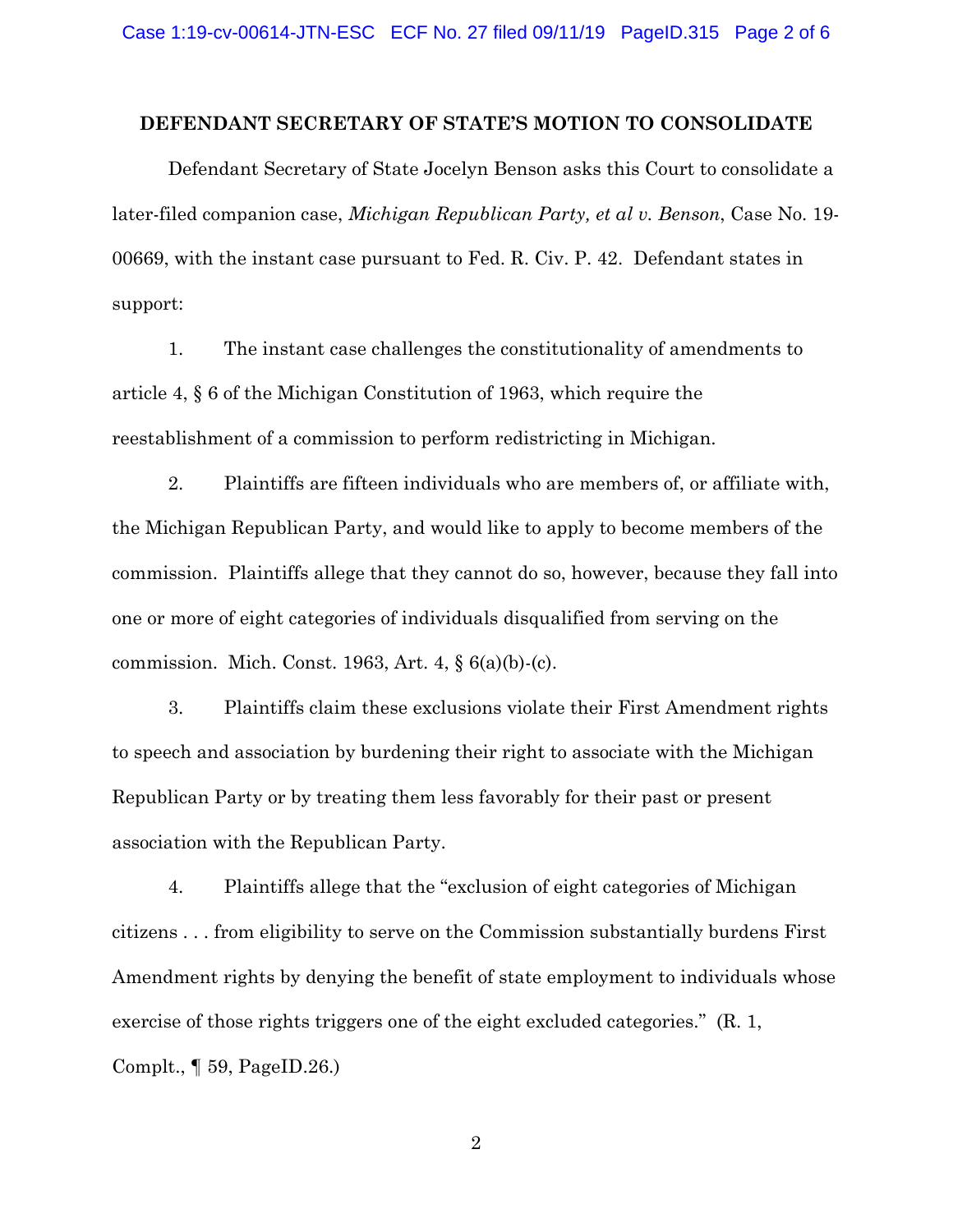#### Case 1:19-cv-00614-JTN-ESC ECF No. 27 filed 09/11/19 PageID.316 Page 3 of 6

5. Plaintiffs further claim that these amendments violate the Equal Protection Clause by excluding them from the commission "on account of their exercise of fundamental rights that are expressly protected by the First Amendment." (R.1, Cmplt., ¶67, PageID.29.)

6. Plaintiffs filed this action on July 30, 2019 and filed a motion for preliminary injunction contemporaneously with the filing of their complaint.

7. On August 22, 2019, the Michigan Republican Party (MRP) and five individuals who are members of, or affiliated with, the MRP filed a related lawsuit; *Michigan Republican Party, et al v. Benson*, Case No. 19-00669. The case was assigned to this Court.

8. Secretary Benson is the only named Defendant in both cases. Voters Not Politicians, a ballot proposal committee, is an intervening Defendant in both cases.

9. Case No. 19-00669 also challenges the constitutionality of the amendments to article 4, § 6 of the Michigan Constitution, including several of the exclusions targeted by Plaintiffs here.

10. The MRP Plaintiffs likewise allege violations of their First and Fourteenth Amendment speech and association rights, and their right to equal protection.

11. The MRP Plaintiffs argue that the amendments violate their rights by; (1) usurping the MRP's right to identify who politically associates with the party, by allowing commission applicants to self-identify as affiliated with the MRP; (2)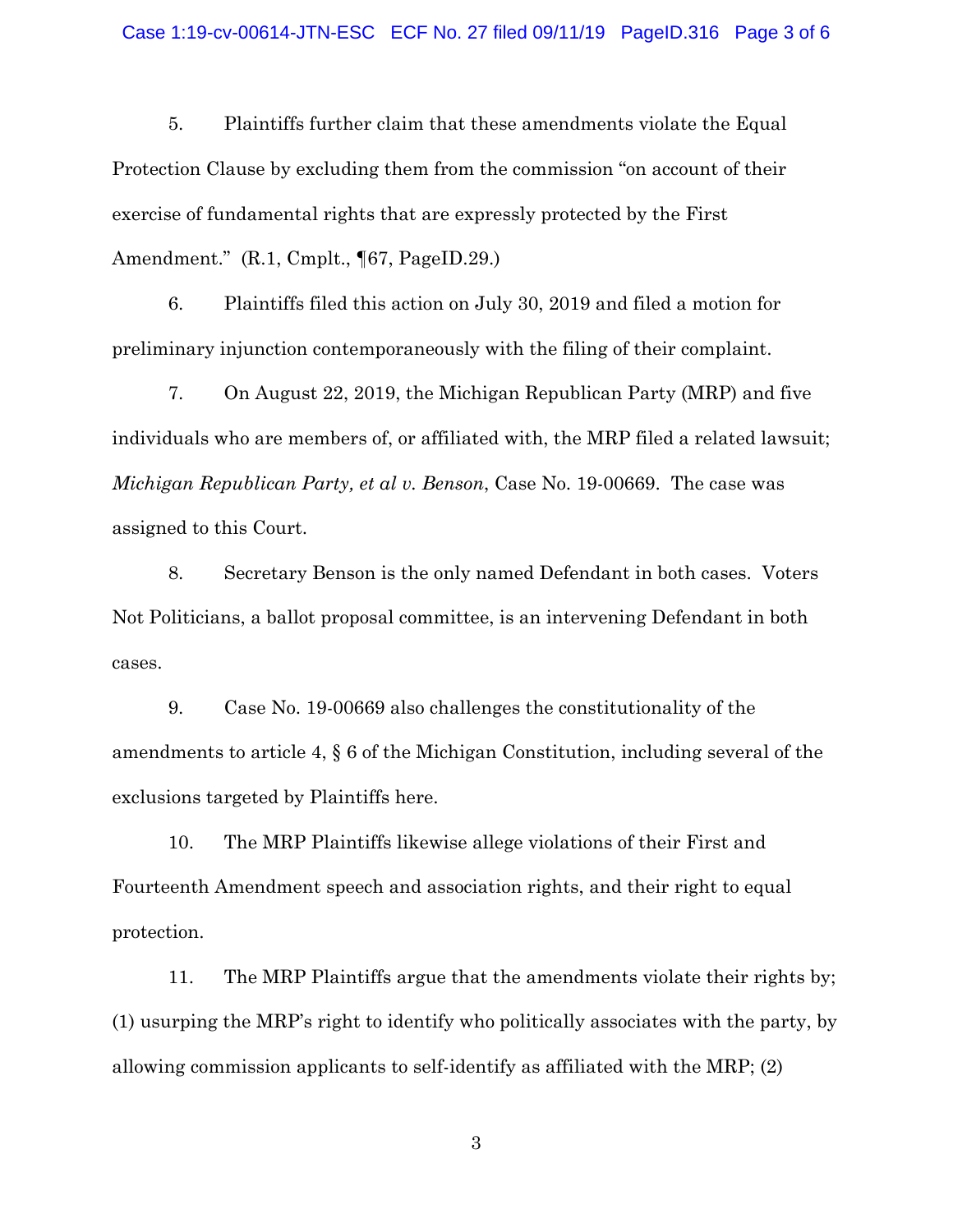#### Case 1:19-cv-00614-JTN-ESC ECF No. 27 filed 09/11/19 PageID.317 Page 4 of 6

burdening the individual plaintiffs associational rights by rendering them ineligible to serve on the commission based on their association with the MRP; (3) engaging in viewpoint discrimination by limiting commission membership to four commissioners each of the major political parties, whereas unaffiliated members will hold five seats; (4) restricting the speech rights of commission members and others by prohibiting speech regarding redistricting matters; and (5) treating unequally applicants to the commission who affiliate with a political party over unaffiliated applicants in that five seats on the commission are reserved for unaffiliated members, and only four seats each are reserved for the MRP and Democratic Party. (Complaint, Case No. No. 19-00669, PageID.15-24.)

12. The MRP Plaintiffs also filed a motion for preliminary injunction contemporaneously with their complaint.

13. Fed. R. Civ. P. 42(a) permits consolidation of cases where the actions involve common questions of law and fact.

14. These two cases involve common questions of law and fact regarding the constitutionality of article 4, § 6 of the Michigan Constitution, as amended. Defendant Benson therefore asks this Court to consolidate Case No. 19-00669 with the instant case.

15. Defendant Benson further submits that consolidation of the cases will promote judicial economy and the efficient resolution of these actions, which present important questions concerning the will of the People with respect to redistricting in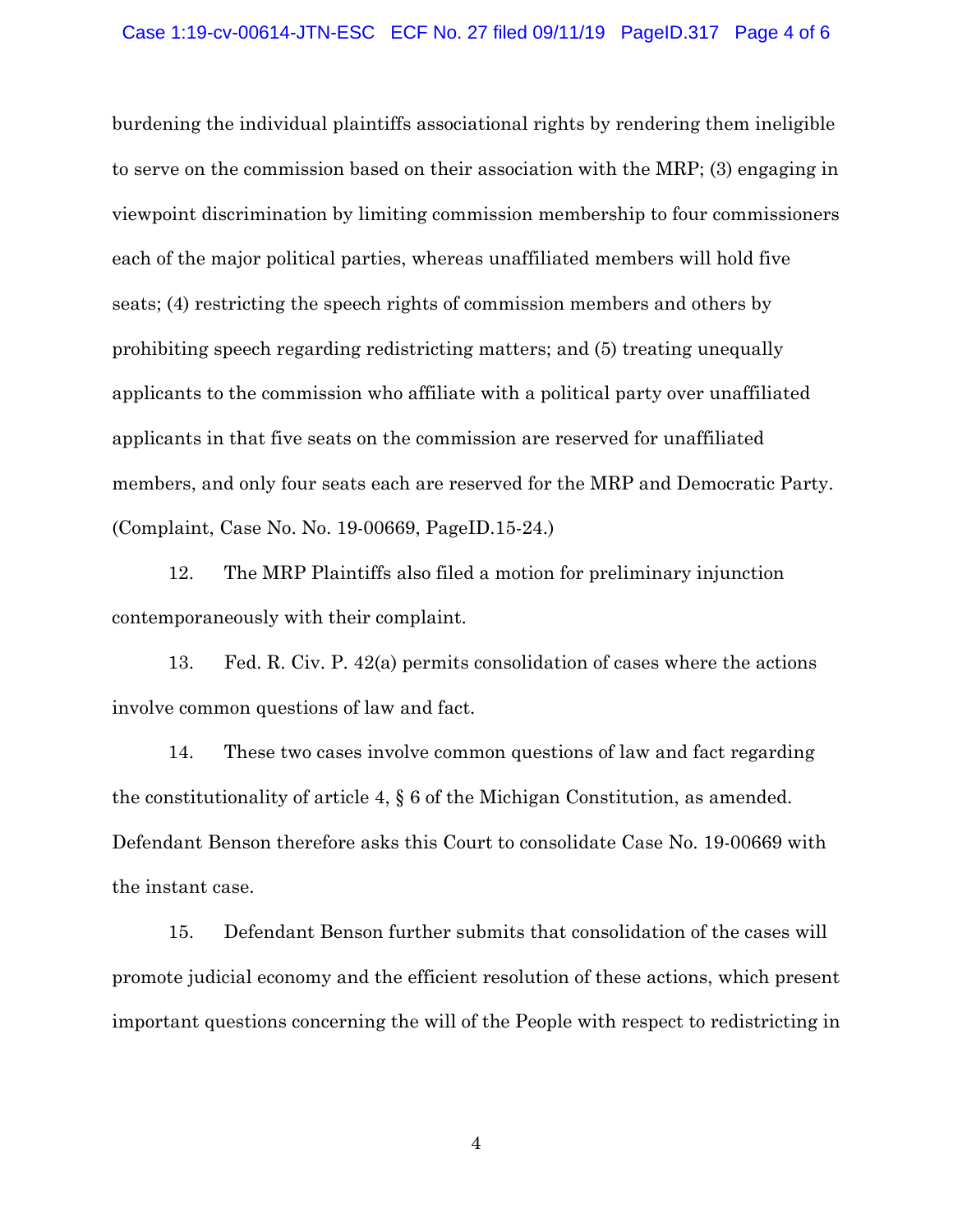#### Case 1:19-cv-00614-JTN-ESC ECF No. 27 filed 09/11/19 PageID.318 Page 5 of 6

Michigan. And consolidation will not prejudice the parties in either action since neither case has advanced in any significant way since filing.

16. On September 10, 2019 Defendant Benson sought concurrence from Plaintiffs' counsel and counsel for VNP with respect to this motion. Plaintiffs' counsel and counsel for VNP concur in Defendant's motion to consolidate.

WHEREFORE, for the reasons set forth above, and in the memorandum filed contemporaneously with this motion, Defendant Secretary of State Jocelyn Benson requests that this Court grant her motion to consolidate Case No. 19-00669, with the instant case.

Respectfully submitted,

 DANA NESSEL Attorney General

 *s/Heather S. Meingast*  Heather S. Meingast (P55439) Erik A. Grill (P64713) Assistant Attorneys General Attorneys for Defendant P.O. Box 30736 Lansing, Michigan 48909 517.335.7659 Email: meingasth@michigan.gov (P55439)

Dated: September 11, 2019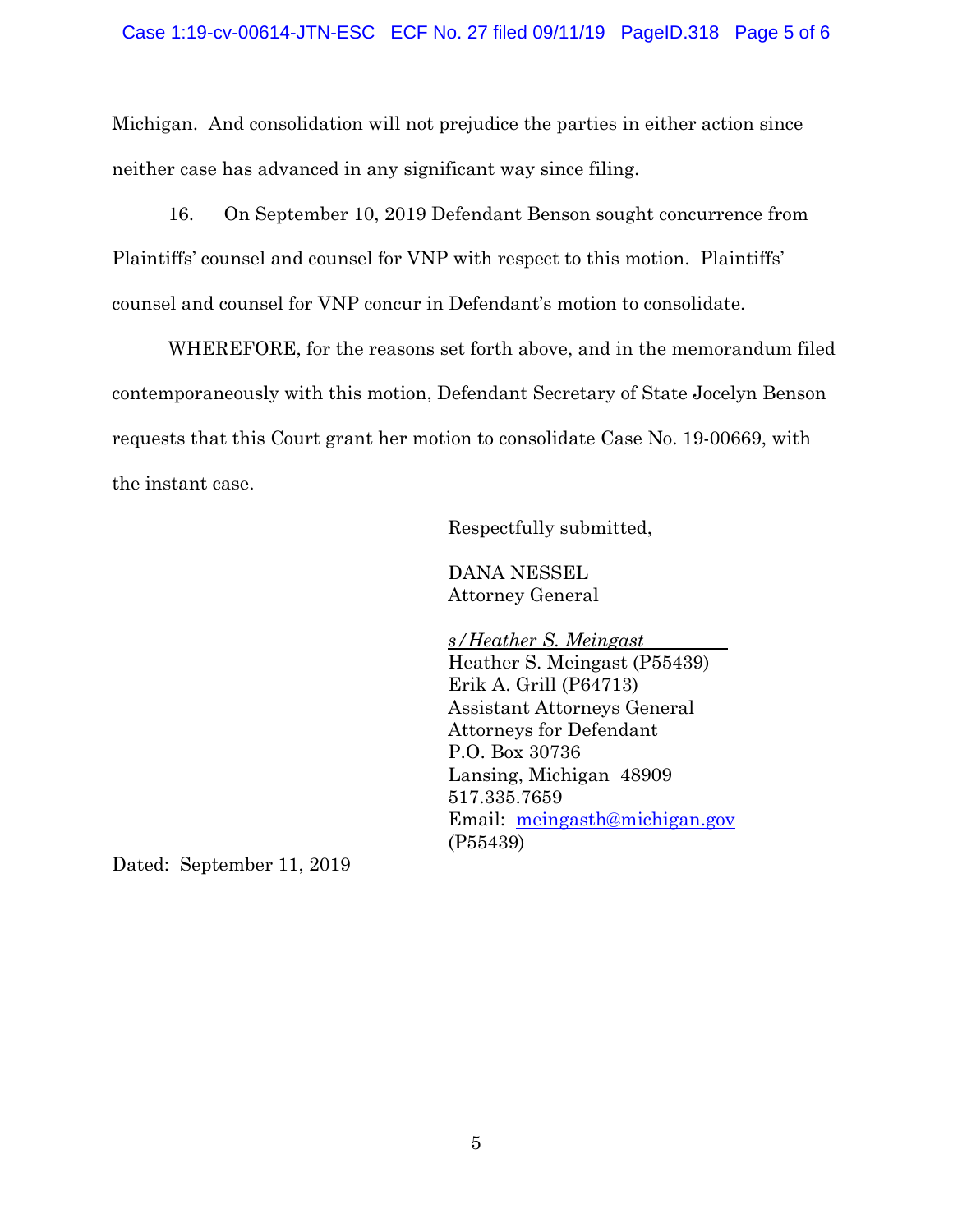Case 1:19-cv-00614-JTN-ESC ECF No. 27 filed 09/11/19 PageID.319 Page 6 of 6

#### **CERTIFICATE OF SERVICE**

I hereby certify that on September 11, 2019, I electronically filed the foregoing paper with the Clerk of the Court using the ECF system which will send notification of such filing of the foregoing document as well as via US Mail to all non-ECF participants.

> *s/Heather S. Meingast*  Heather S. Meingast (P55439) P.O. Box 30736 Lansing, Michigan 48909 517.335.7659 Email: meingasth@michigan.gov P55439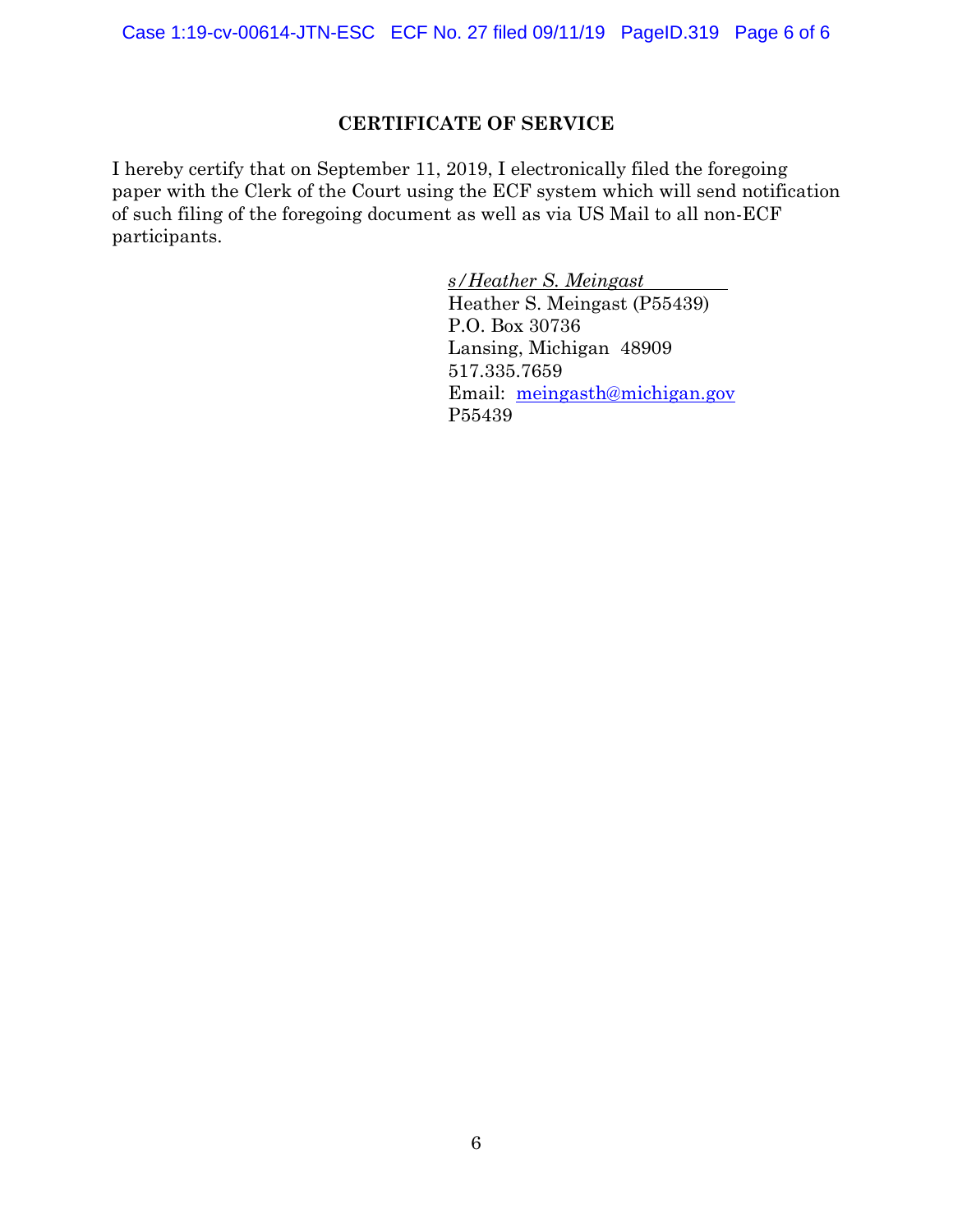#### UNITED STATES DISTRICT COURT WESTERN DISTRICT OF MICHIGAN SOUTHERN DIVISION

ANTHONY DAUNT, TOM BARRETT, AARON BEAUCHINE, KATHY BERDEN, STEPHEN DAUNT, GERRY HILDENBRAND, GARY KOUTSOUBOS, LINDA LEE TARVER, PATRICK MEYERS, MARIAN SHERIDAN, MARY SHINKLE, NORM SHINKLE, PAUL SHERIDAN, BRIDGET BEARD, CLINT TARVER,

No. 1:19-cv-00614

HON. JANET T. NEFF

MAG. ELLEN S. CARMODY

#### Plaintiffs,

v

 $\overline{a}$ 

JOCELYN BENSON, in her official capacity as Michigan Secretary of State,

Defendant,

COUNT MI VOTE (d/b/a Voters Not Politicians),

Intervening-Defendant.

John J. Bursch (P57679) Attorney for Plaintiffs 9339 Cherry Valley SE, #78 Caledonia, Michigan 49316 616.450.4235

Heather S. Meingast (P55439) Erik A. Grill (P64713) Assistant Attorneys General Attorneys for Defendant P.O. Box 30736 Lansing, Michigan 48909 517.335.7659

#### **DEFENDANT SECRETARY OF STATE JOCELYN BENSON'S MEMORANDUM IN SUPPORT OF MOTION TO CONSOLIDATE**

Eric E. Doster (P41782) Attorney for Plaintiffs 2145 Commons Pkwy Okemos, Michigan 48864 517.977.0147

Graham Crabtree (P31590) Attorney for Voters Not Politicians 123 W. Allegan, Ste 1000 Lansing, Michigan 48933 517.377.0895

<u>/</u> **DEFENDANT SECRETARY OF STATE JOCELYN BENSON'S MEMORANDUM IN SUPPORT OF MOTION TO CONSOLIDATE**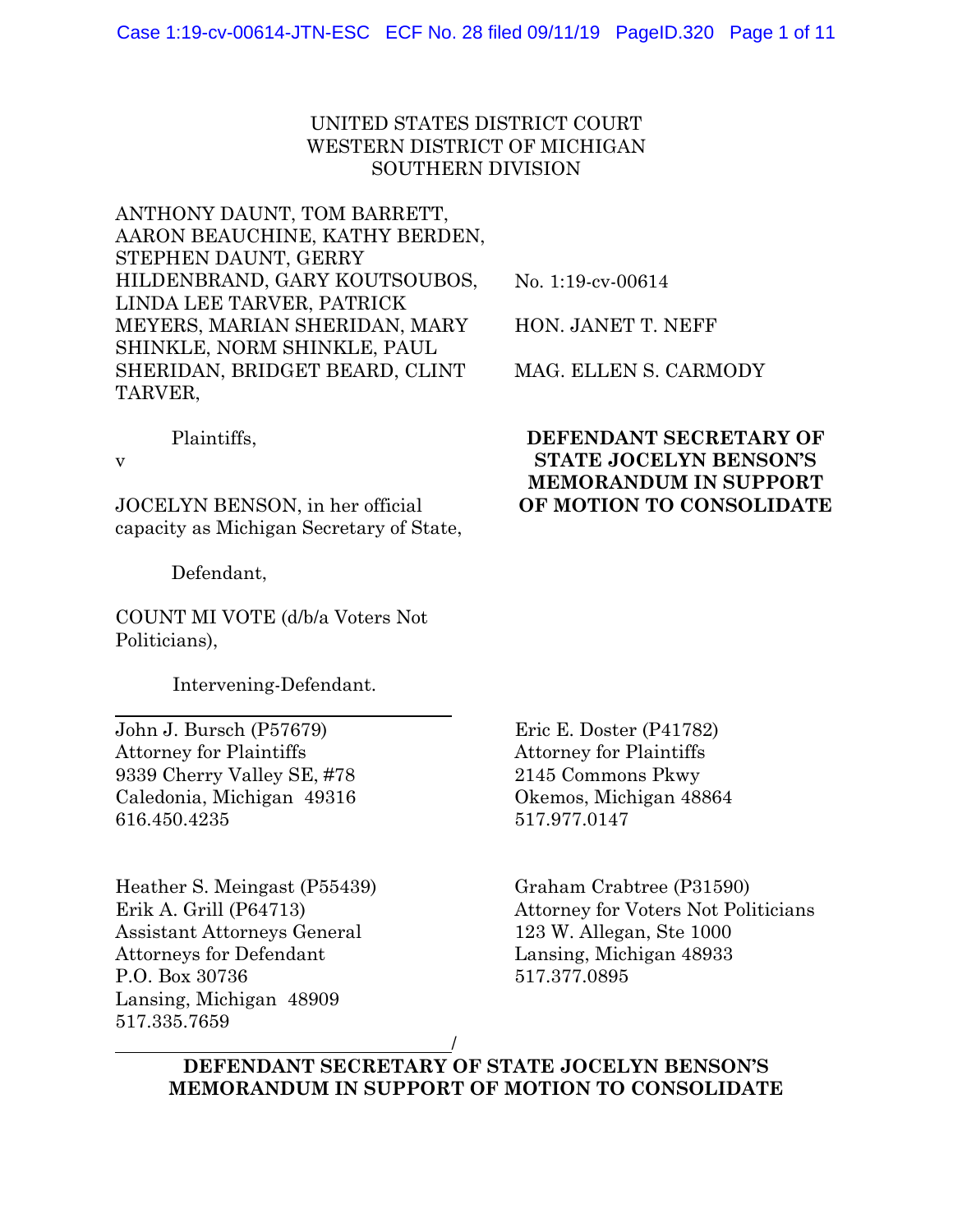# **TABLE OF CONTENTS**

# Page

| Ι.        | Defendant Benson's motion to consolidate should be granted where the<br>two cases involve common questions of law and fact, and where<br>consolidation will promote judicial economy and will not prejudice the |  |
|-----------|-----------------------------------------------------------------------------------------------------------------------------------------------------------------------------------------------------------------|--|
| A.        |                                                                                                                                                                                                                 |  |
| <b>B.</b> | Consolidation is merited here where this case and the <i>MRP</i> case                                                                                                                                           |  |
|           |                                                                                                                                                                                                                 |  |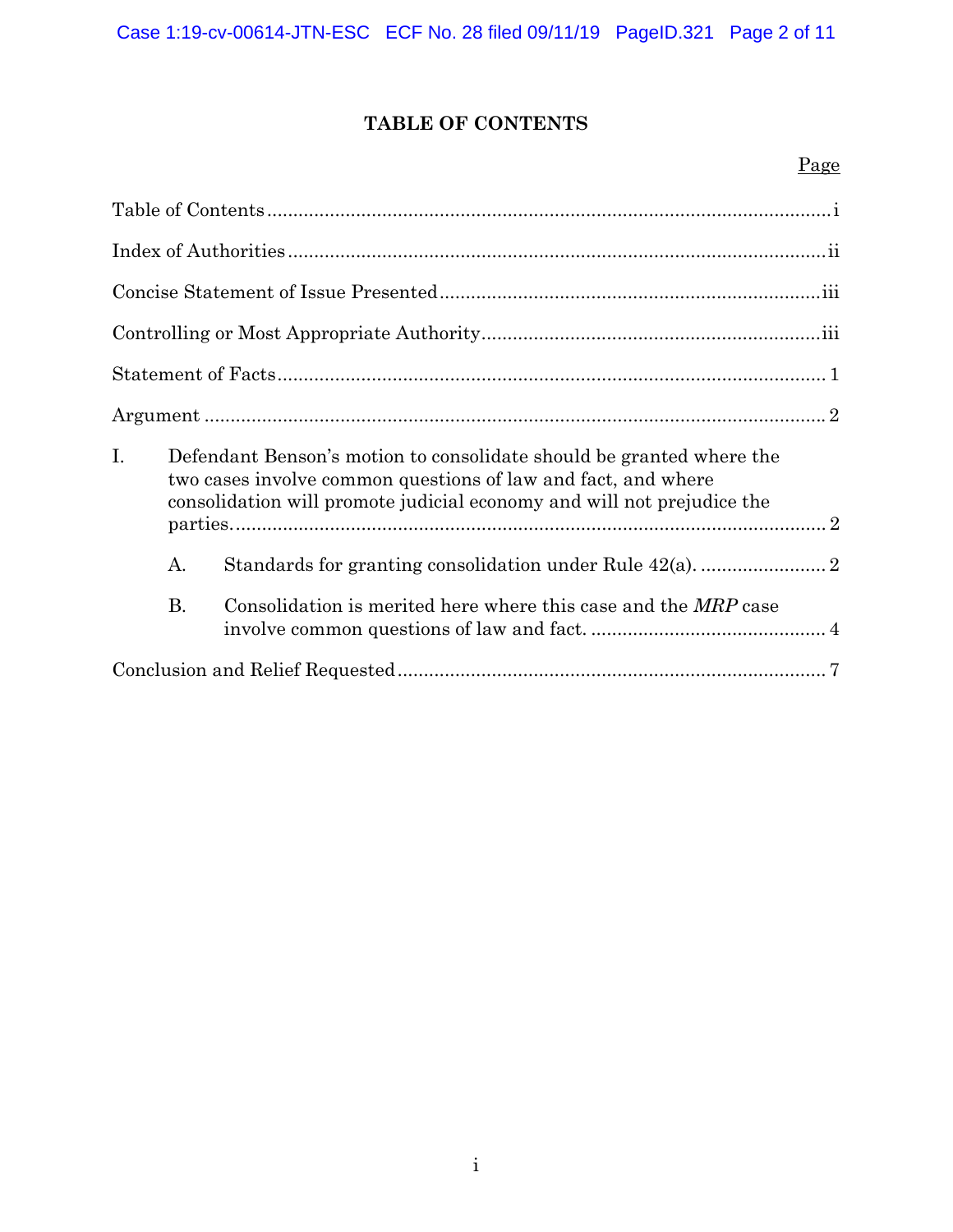Case 1:19-cv-00614-JTN-ESC ECF No. 28 filed 09/11/19 PageID.322 Page 3 of 11

# **INDEX OF AUTHORITIES**

#### Page

# **Cases**

| <i>Hendrix v. Raybestos–Manhattan, Inc., 776 F.2d 1492 (11th Cir. 1985)</i> 3 |  |
|-------------------------------------------------------------------------------|--|
| In re Air Crash Disaster at Detroit Metro. Airport, 737 F. Supp. 391          |  |
|                                                                               |  |
|                                                                               |  |
| Rules                                                                         |  |

# Fed. R. Civ. P. 42 ........................................................................................................... 2 Fed. R. Civ. P. 42(a) ....................................................................................................... 2

# **Constitutional Provisions**

|--|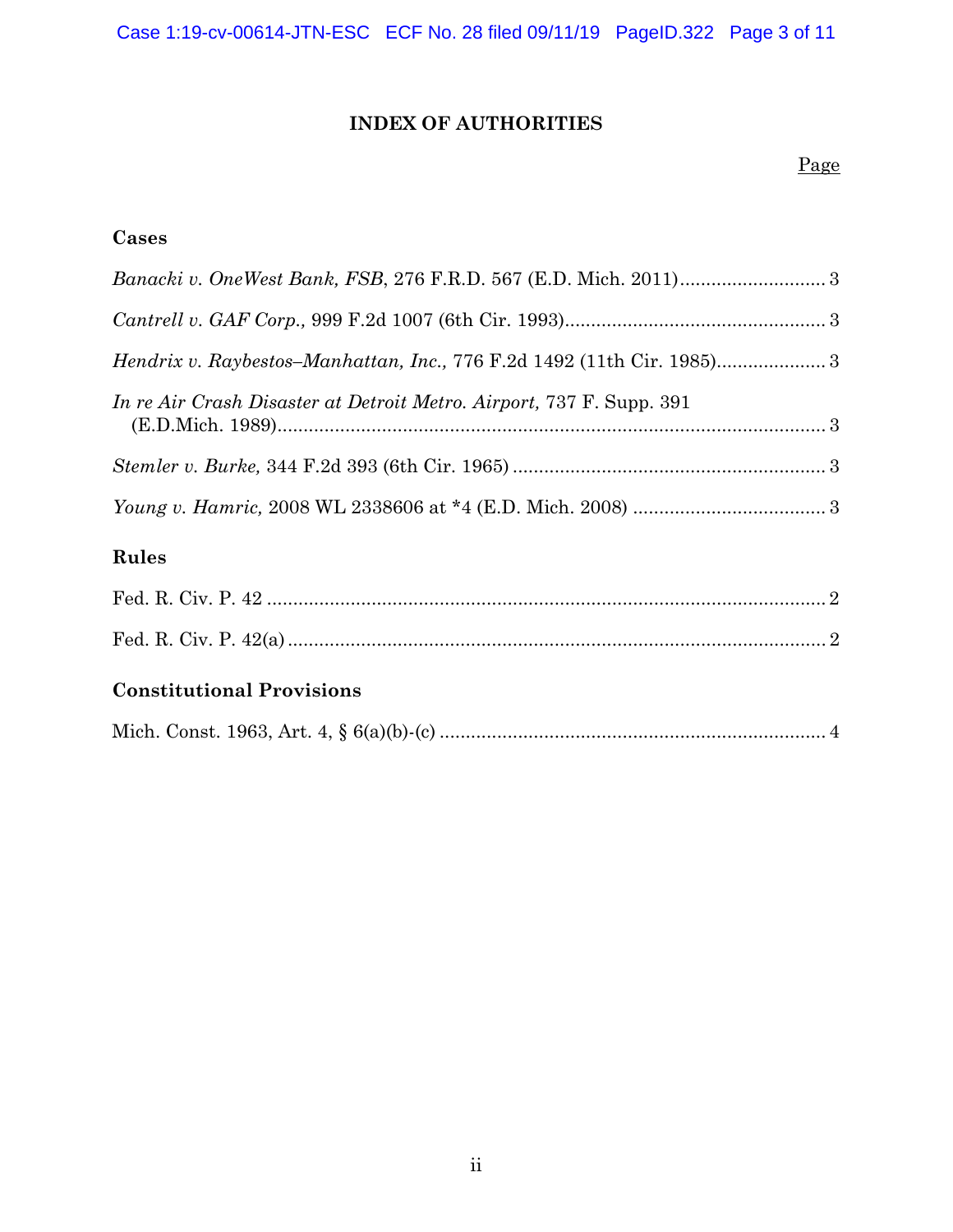#### **CONCISE STATEMENT OF ISSUE PRESENTED**

1. Whether the instant case should be consolidated with *Michigan Republican Party, et al v. Benson*, Case No. 19-00669 under Federal Rule of Civil Procedure 42(a).

# **CONTROLLING OR MOST APPROPRIATE AUTHORITY**

*Authority*: *Cantrell v. GAF Corp.,* 999 F.2d 1007, 1011 (6th Cir.1993)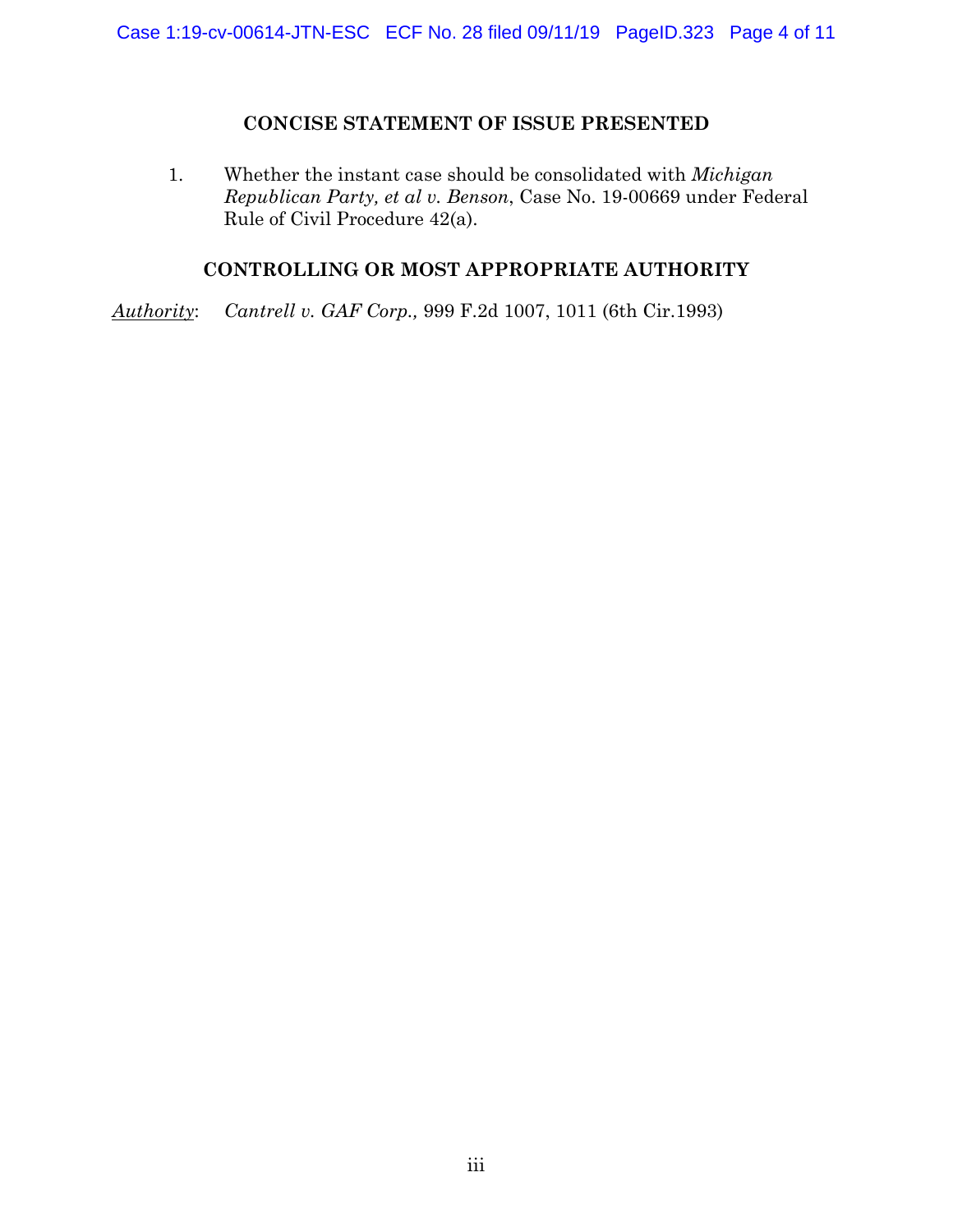#### **STATEMENT OF FACTS**

Plaintiffs filed the instant lawsuit on July 30, 2019. (R. 1, Compl., PageID.1- 49.) Contemporaneously with the complaint, Plaintiffs moved for a preliminary injunction. (R. 4, Mtn. & Brf. For PI, PageID.53-154.) On August 12, 2019, Count MI Vote (d/b/a "Voters Not Politicians"), filed a motion to intervene as a Defendant in this case. (R. 11. Mtn to Intvn., PageID.167-169.) While Defendant Benson did not oppose VNP's motion to intervene, (R. 20, Def's Resp to Mtn to Intvn., PageID.240-241), Plaintiffs opposed the motion, (R. 22, Plfs' Resp to Mtn to Intvn., PageID.247-261.)

Defendant Benson submitted a pre-motion conference request on August 19, 2019 seeking permission to file a motion to dismiss the complaint in lieu of filing an answer, (R. 16, PageID.229-232), and filed a motion to extend the time for filing a responsive pleading the next day. (R. 17, PageID233-234.) This Court issued an order on August 22, 2019, granting Defendants' motion to extend time, but advising the parties that it wanted to resolve the motion to intervene before addressing either the motion for preliminary injunction or the pre-motion conference request, and holding those matters in abeyance. (R. 19, Order, 8/22/19, PageID.237-239.)

This Court thereafter granted VNP's motion to intervene on August 28, 2019, (R. 23, PageID.262-265), and VNP filed its answer to the complaint on August 29, 2019. (R. 24, VNP Answer, PageID.266-305.) On September 4, 2019, VNP filed a response in support of Defendant's pre-motion conference request and joined in requesting permission to file a motion to dismiss. (R. 25, PageID.306-311.)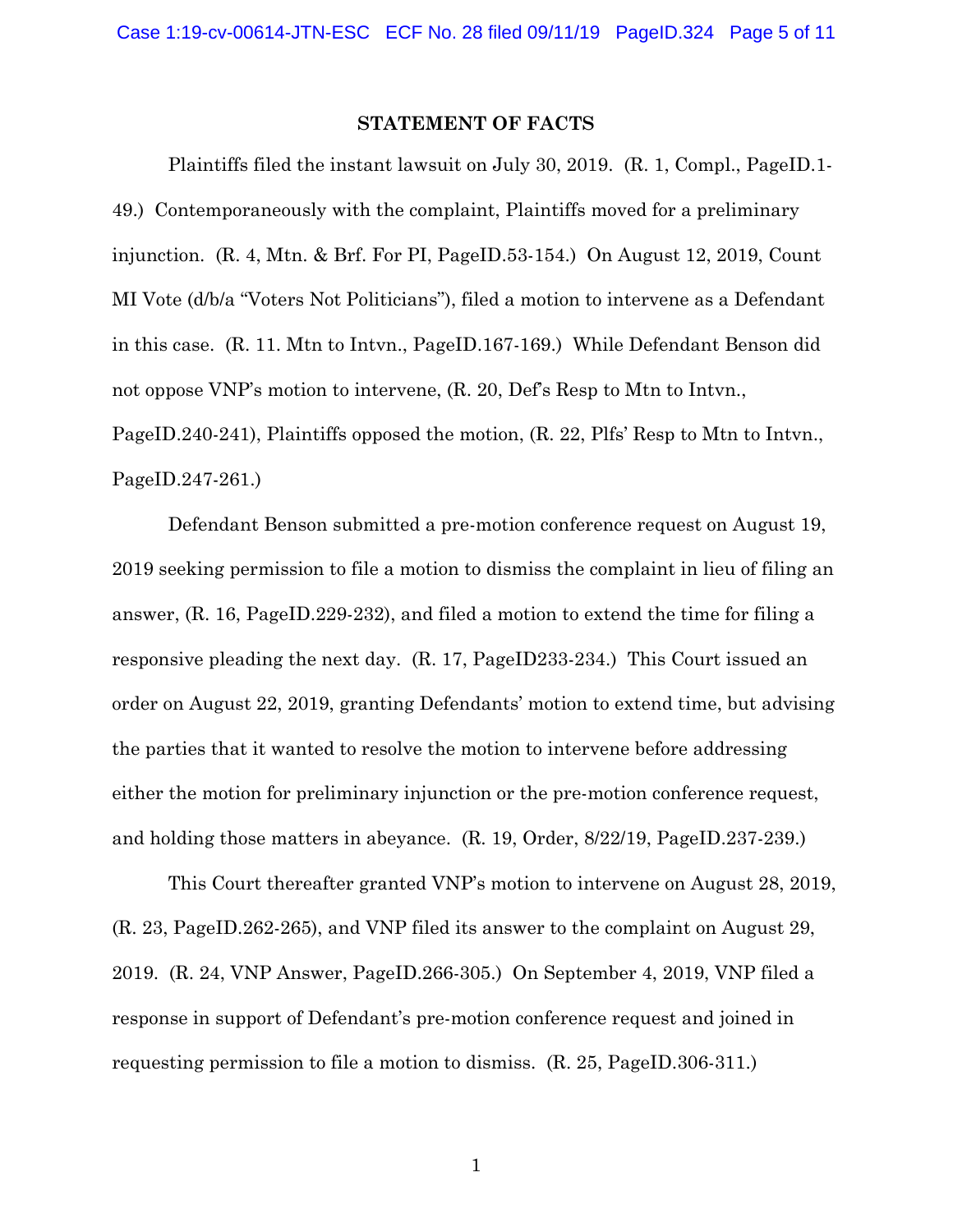On August 22, 2019, the Michigan Republican Party (MRP) and five

individuals who are members of, or affiliated with, the MRP filed a related lawsuit; *Michigan Republican Party, et al. v. Benson*, Case No. 19-00669, and a motion for preliminary injunction. The *MRP* case was assigned to this Court. On September 5, 2019, VNP moved to intervene as a defendant in that case. (R. 12, Case No. 19- 00669, PageID.112-114.) The next day, the Court granted VNP's motion to intervene. (R. 15, Case No. 19-00669, Order 9/6/19, PageID.171.) Defendant Benson thereafter filed a pre-motion conference request seeking permission to file a motion to dismiss the *MRP* complaint in lieu of filing an answer, (R. 17, Case No. 19-00669, Page.ID.173-176), and filed a motion to extend the time for filing a responsive pleading. (R. 18, Case No. 19-00669, PageID.177-178.)

On September 10, 2019, Defendant Benson sought concurrence from Plaintiffs' counsel and counsel for VNP with respect to this motion. Plaintiffs' counsel and counsel for VNP concur in Defendant's motion to consolidate. Defendant Benson accordingly moves to consolidate the *MRP* case with the instant case under Fed. R. Civ. P. 42.

#### **ARGUMENT**

- **I. Defendant Benson's motion to consolidate should be granted where the two cases involve common questions of law and fact, and where consolidation will promote judicial economy and will not prejudice the parties.** 
	- **A. Standards for granting consolidation under Rule 42(a).**

Consolidation is governed by Fed. R. Civ. P. 42(a):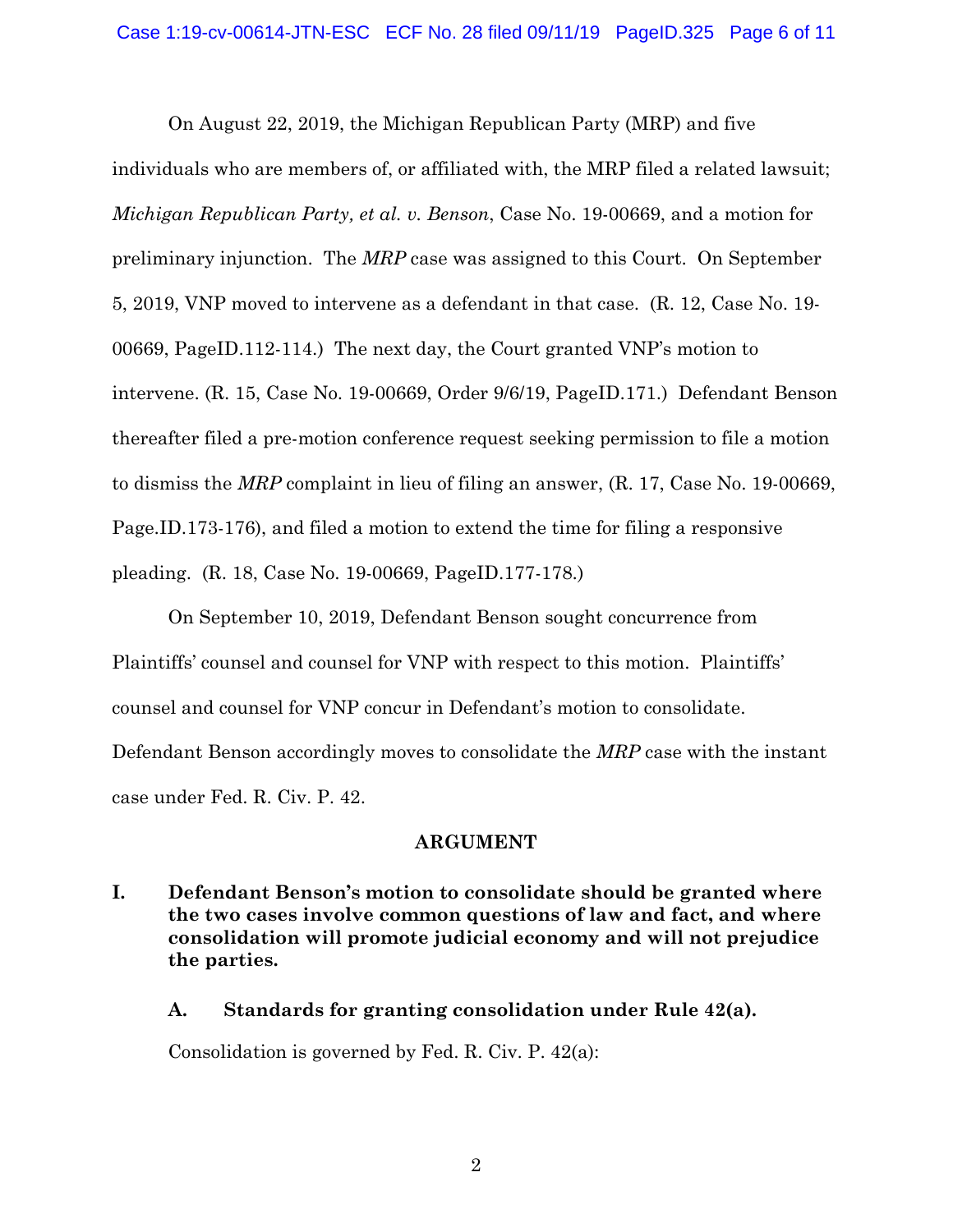If actions before the court involve a common question of law or fact, the court may:

(1) join for hearing or trial any or all matters at issue in the actions;

(2) consolidate the actions; or

(3) issue any other orders to avoid unnecessary cost or delay.

"Whether cases involving the same factual and legal questions should be consolidated for trial is a matter within the discretion of the trial court[.]" *Cantrell v. GAF Corp.,* 999 F.2d 1007, 1011 (6th Cir. 1993) (citing *Stemler v. Burke,* 344 F.2d 393, 396 (6th Cir. 1965)). "A court may issue an order of consolidation on its own motion, and despite the protestations of the parties." *Cantrell*, 999 F.2d at 1011 (citing *In re Air Crash Disaster at Detroit Metro. Airport,* 737 F. Supp. 391, 394

(E.D.Mich.1989)). A trial court making a decision to consolidate must consider:

"[W]hether the specific risks of prejudice and possible confusion [are] overborne by the risk of inconsistent adjudications of common factual and legal issues, the burden on parties, witnesses and available judicial resources posed by multiple lawsuits, the length of time required to conclude multiple suits as against a single one, and the relative expense to all concerned of the single-trial, multiple-trial alternatives."

*Id.* (quoting *Hendrix v. Raybestos–Manhattan, Inc.,* 776 F.2d 1492, 1495 (11th Cir. 1985)) (citations omitted). "The party moving for consolidation bears the burden of demonstrating the commonality of law, facts or both in cases sought to be combined[.]" *Banacki v. OneWest Bank, FSB*, 276 F.R.D. 567, 571-72 (E.D. Mich. 2011) (citing *Young v. Hamric,* 2008 WL 2338606 at \*4 (E.D. Mich.2008)).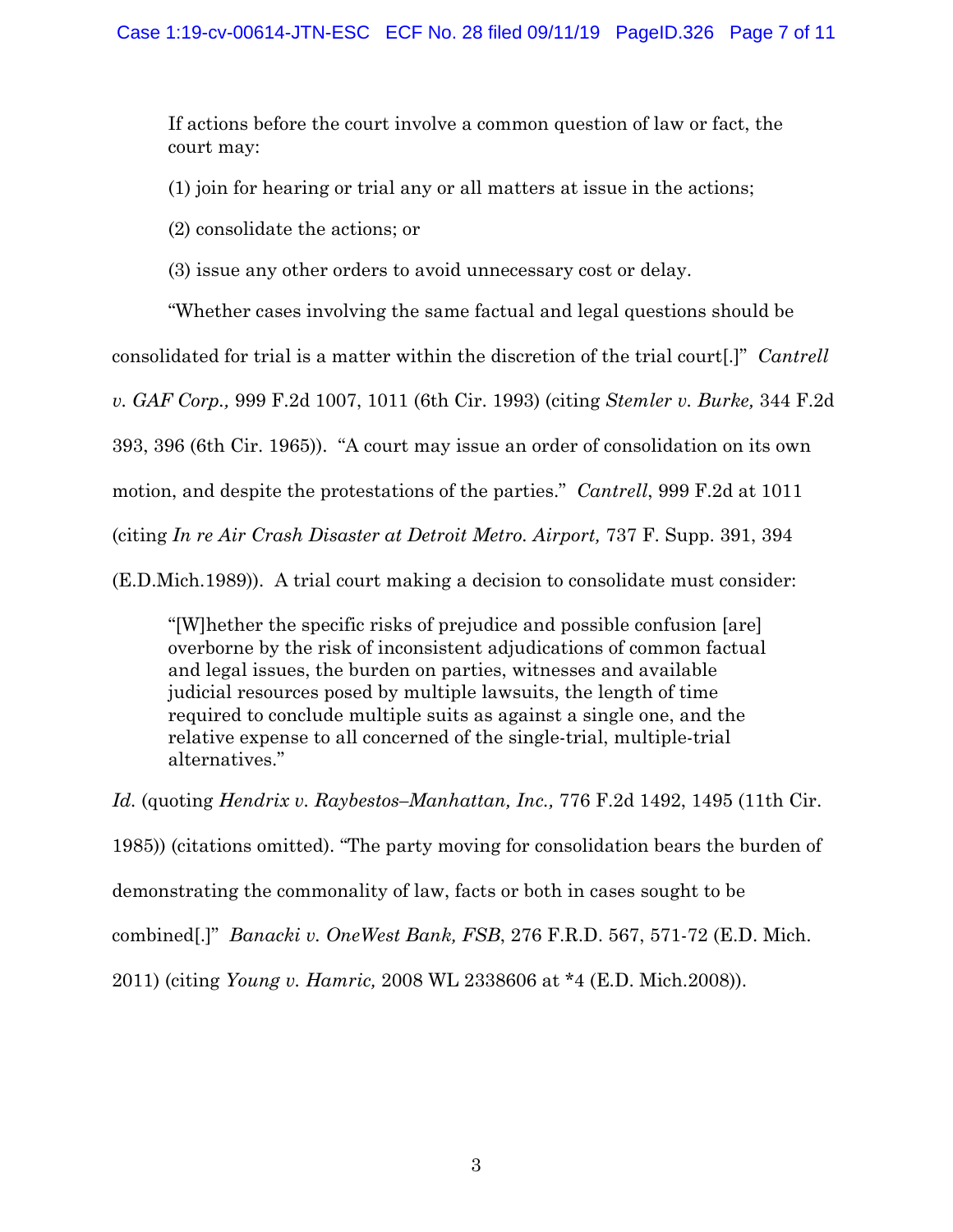#### **B. Consolidation is merited here where this case and the** *MRP* **case involve common questions of law and fact.**

The instant case challenges the constitutionality of amendments to article 4, § 6 of the Michigan Constitution of 1963, which require the establishment of a commission to perform redistricting in Michigan. Plaintiffs are fifteen individuals who are members of, or affiliate with, the Michigan Republican Party, and would like to apply to become members of the commission. Plaintiffs allege that they cannot do so, however, because they fall into one or more of eight categories of individuals disqualified from serving on the commission. Mich. Const. 1963, Art. 4,  $§ 6(a)(b)-(c).$ 

Plaintiffs' claim these exclusions violate their First Amendment rights to speech and association by burdening their right to associate with the Michigan Republican Party or by treating them less favorably for their past or present association with the Republican Party. Plaintiffs allege that the "exclusion of eight categories of Michigan citizens . . . from eligibility to serve on the Commission substantially burdens First Amendment rights by denying the benefit of state employment to individuals whose exercise of those rights triggers one of the eight excluded categories." (R. 1, Complt., ¶ 59, PageID.26.) Plaintiffs further claim that these amendments violate the Equal Protection Clause by excluding them from the commission "on account of their exercise of fundamental rights that are expressly protected by the First Amendment." (R.1, Cmplt., ¶67, PageID.29.)

The *MRP* case also challenges the constitutionality of the amendments to article 4, § 6 of the Michigan Constitution, including several of the exclusions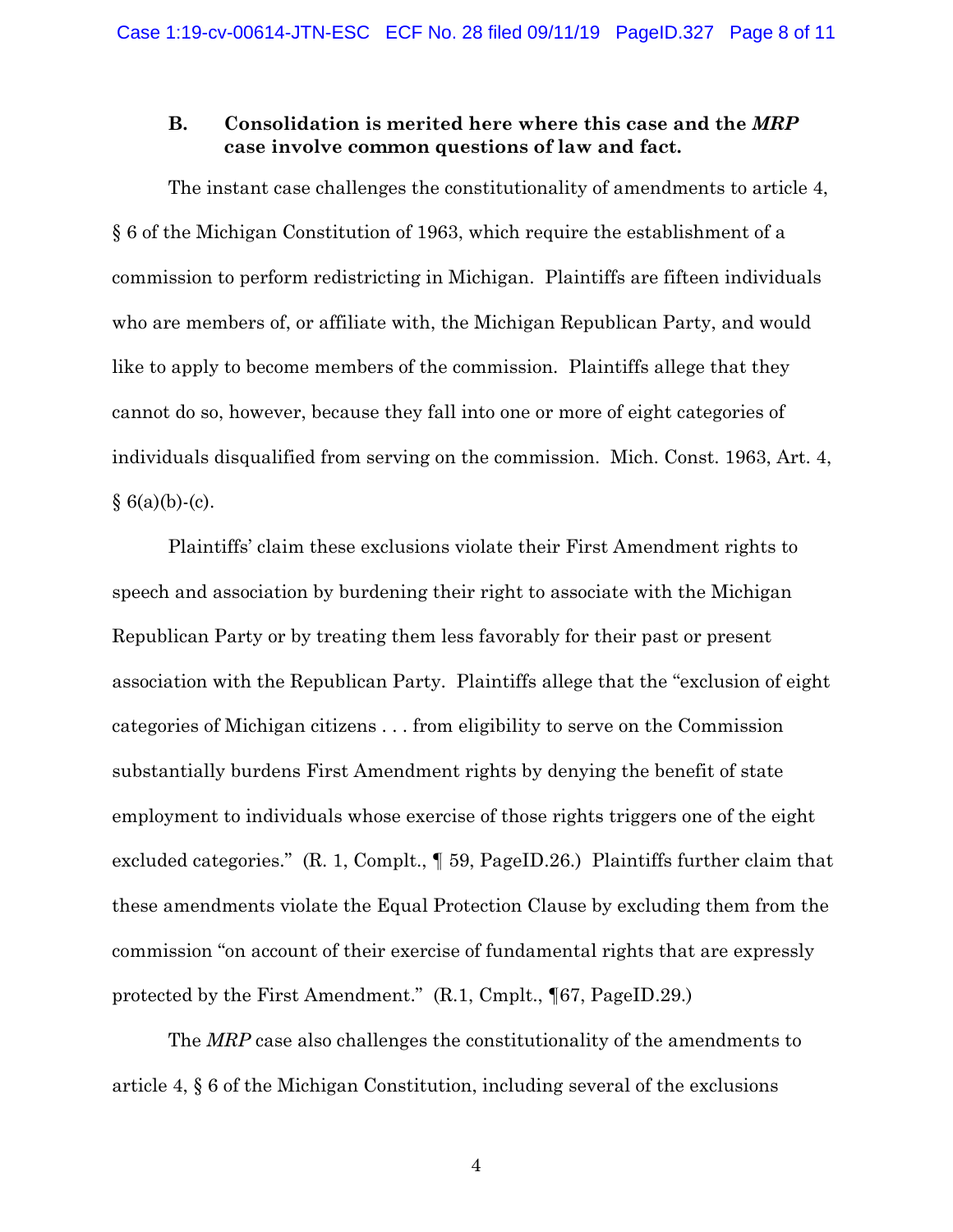targeted by the *Daunt* Plaintiffs. The *MRP* Plaintiffs likewise allege violations of their First and Fourteenth Amendment speech and association rights, and their right to equal protection. The *MRP* Plaintiffs argue that the amendments violate their rights by; (1) usurping the MRP's right to identify who politically associates with the party, by allowing commission applicants to self-identify as affiliated with the MRP; (2) burdening the individual plaintiffs associational rights by rendering them ineligible to serve on the commission based on their past association with the MRP; (3) engaging in viewpoint discrimination by limiting commission membership to four commissioners each of the major political parties, whereas unaffiliated members will hold five seats; (4) restricting the speech rights of commission members and others by prohibiting speech regarding redistricting matters; and (5) treating unequally applicants to the commission who affiliate with a political party over unaffiliated applicants in that five seats on the commission are reserved for unaffiliated members, and only four seats each are reserved for the MRP and Democratic Party. (R. 1, Complt., Case No. No. 19-00669, PageID.15-24.)

These two cases involve common questions of law and fact regarding the constitutionality of article 4, § 6 of the Michigan Constitution, as amended. With respect to the parties, the individual Plaintiffs in *Daunt* and *MRP* are all members of, or affiliate with, Plaintiff MRP. All of the individual Plaintiffs in both cases allege that they wish to apply to become members of the commission but claim that they will be barred as a result of one or more of the exclusions. Secretary Benson is the only named Defendant in both cases. Voters Not Politicians, a ballot proposal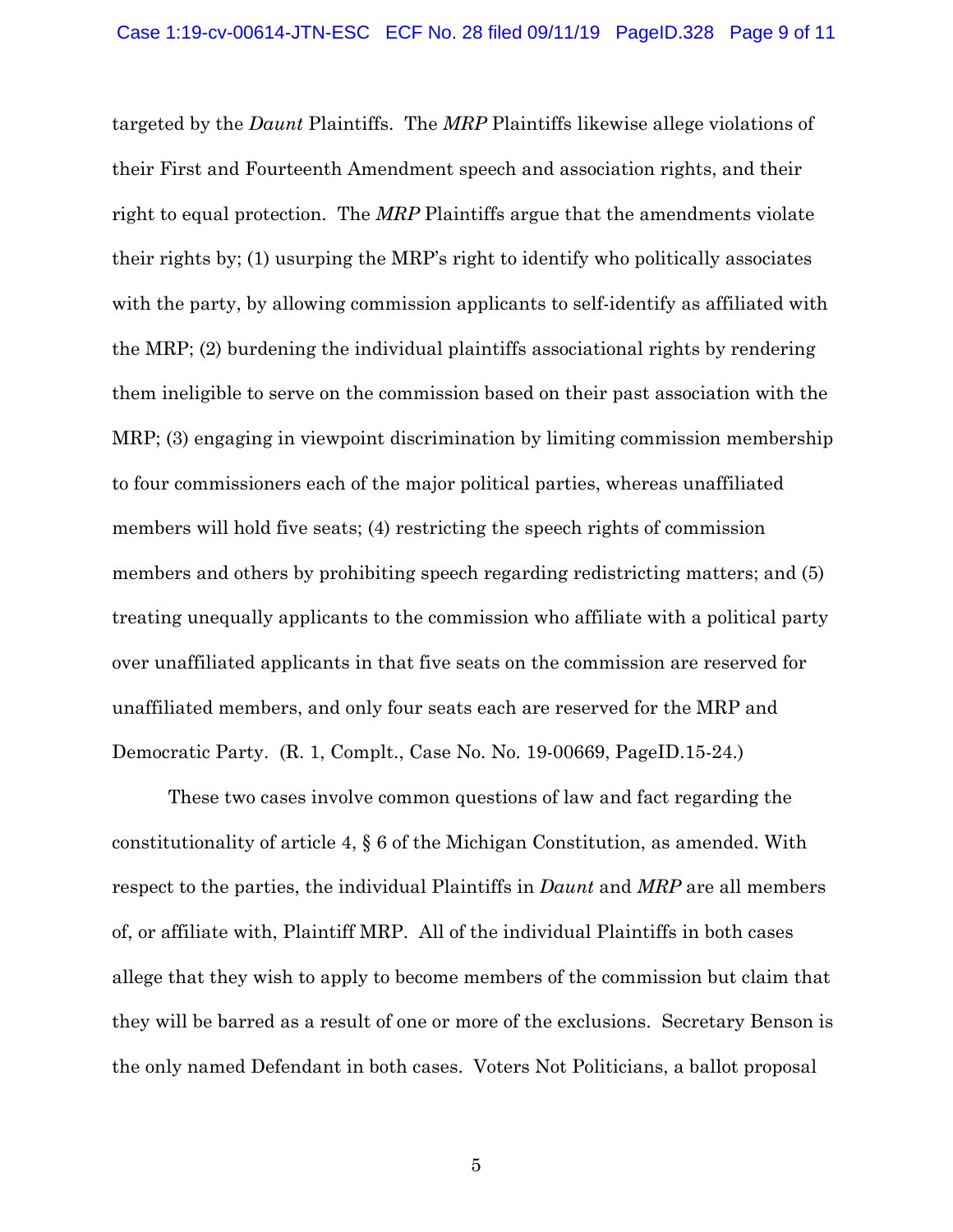#### Case 1:19-cv-00614-JTN-ESC ECF No. 28 filed 09/11/19 PageID.329 Page 10 of 11

committee, is an intervening Defendant in both actions. And both cases are assigned to this Court.

Substantively, both cases challenge the new amendments to article 4, § 6 of the Michigan Constitution, although the *MRP* Plaintiffs' challenge is slightly more extensive than that in *Daunt*. Regardless, the determination in both actions will turn on the application of traditional First and Fourteenth Amendment legal principles.

Procedurally, although the *MRP* case was filed a couple of weeks after *Daunt*, both cases are essentially at the same stage of litigation in that both have pending motions for preliminary injunctive relief, and Defendant Benson has requested permission to file motions to dismiss in both cases. The parties will not be prejudiced by consolidating the two cases in the early stages of litigation. Moreover, consolidation simply makes sense, because otherwise this Court will have two separate cases challenging the same state constitutional provisions and making similar arguments, proceeding on parallel tracks at the same time. Consolidation will promote judicial economy and the efficient resolution of these actions, which present important questions concerning the will of the People with respect to redistricting in Michigan. Consolidation also makes sense for appeal purposes, since it is quite likely that whichever party loses the preliminary injunction round in both of these cases will appeal to the Sixth Circuit Court of Appeals.